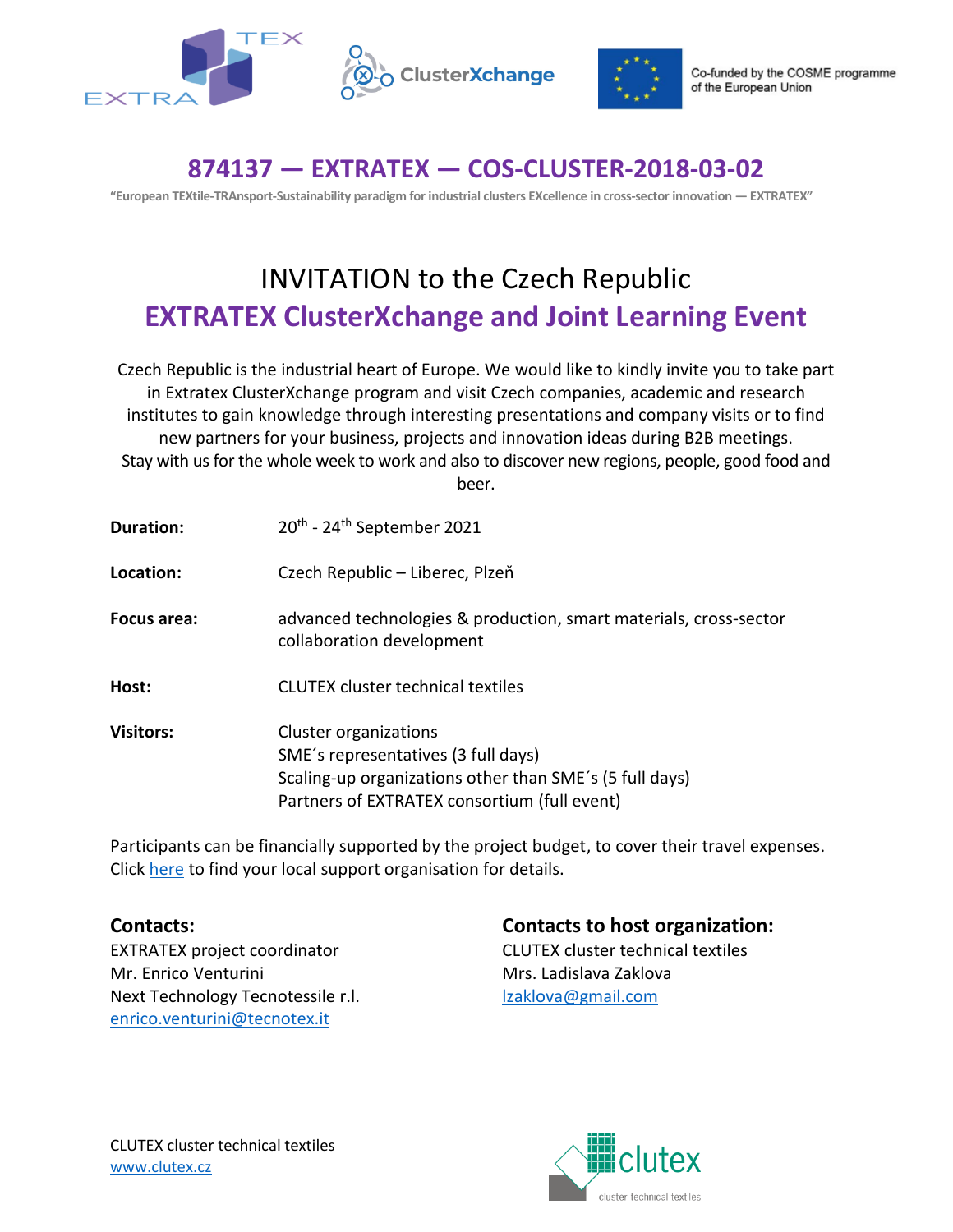





| <b>Date &amp; Location</b>                                                                           |                                                                                                                                                                                                                                                                                                                                                                                                                                                                                                                                                         |                                                                                                                                                                                                                                                                                                                                                                                                                                                                                         |  |  |
|------------------------------------------------------------------------------------------------------|---------------------------------------------------------------------------------------------------------------------------------------------------------------------------------------------------------------------------------------------------------------------------------------------------------------------------------------------------------------------------------------------------------------------------------------------------------------------------------------------------------------------------------------------------------|-----------------------------------------------------------------------------------------------------------------------------------------------------------------------------------------------------------------------------------------------------------------------------------------------------------------------------------------------------------------------------------------------------------------------------------------------------------------------------------------|--|--|
|                                                                                                      | 10:00 - 10:30 Registration and welcoming of<br>the participants                                                                                                                                                                                                                                                                                                                                                                                                                                                                                         | $14:30 - 16:30$                                                                                                                                                                                                                                                                                                                                                                                                                                                                         |  |  |
| Monday<br>20/09/2021<br>Liberec                                                                      | <b>Activity: Excursion of selected departments</b><br>and lectures at Technical University in<br>Liberec<br>Short profile:<br>The Technical University in Liberec consists of<br>7 faculties and institutes focused on different<br>fields of expertise included automotive,<br>plastics, machinery, nanomaterials, advanced<br>technologies and innovation, mechatronics<br>and health studies. The group of visitors will<br>be divided according to their interests.<br>More info:<br>https://www.tul.cz/en/university/faculties-<br>and-institutes/ | Activity: Company visit - Modelárna LIAZ,<br>spol. s r.o., Liberec<br><b>Short profile:</b><br>The main activity of the company Modelárna<br>LIAZ, spol. s r.o. consists in the development,<br>design and production of parts, tools and jigs<br>for the automotive, power engineering and<br>aerospace industries. The company uses<br>different kind of technologies (3D printing -<br>sand print, CNC milling, foaming, welding).<br>More info:<br>http://www.modelarna-liaz.cz/en/ |  |  |
| Overnight in Liberec, social event                                                                   |                                                                                                                                                                                                                                                                                                                                                                                                                                                                                                                                                         |                                                                                                                                                                                                                                                                                                                                                                                                                                                                                         |  |  |
|                                                                                                      | $10:00 - 12:00$                                                                                                                                                                                                                                                                                                                                                                                                                                                                                                                                         | $12:30 - 16:00$                                                                                                                                                                                                                                                                                                                                                                                                                                                                         |  |  |
| Tuesday<br>21/09/2021<br>Liberec                                                                     | Activity: Company visit - ELMARCO s.r.o.,<br>Liberec<br>Short profile:<br>Elmarco is the industry's first and leading<br>supplier of industrial scale nanofiber<br>production equipment.<br>More info: https://www.elmarco.com/                                                                                                                                                                                                                                                                                                                         | Activity: Company visit - VUTS, a.s., Liberec<br><b>Short profile:</b><br>VUTS focuses on the research, development<br>and manufacture of machinery and<br>equipment for the processing industry, above<br>all, in the area of machining, textile, printing,<br>food, packing and medical engineering.<br>More info: https://www.vuts.cz/vuts-2.html                                                                                                                                    |  |  |
| Overnight in Liberec, Wednesday Morning travelling to Roudnice/Lovosice nad Labem, 1:45 drive by car |                                                                                                                                                                                                                                                                                                                                                                                                                                                                                                                                                         |                                                                                                                                                                                                                                                                                                                                                                                                                                                                                         |  |  |
|                                                                                                      | $10:30 - 12:30$                                                                                                                                                                                                                                                                                                                                                                                                                                                                                                                                         | $13:00 - 16:00$                                                                                                                                                                                                                                                                                                                                                                                                                                                                         |  |  |
| Wednesday<br>22/09/2021<br>Roudnice/Lovosi<br>ce                                                     | Activity: Company visit - Pardam<br>Nano4fibres s.r.o.<br>Short profile:<br>Company Nano4fibres have been operating<br>in the field of nanofibers creation for more<br>than ten years and, as one of the few in the<br>world use centrifugal spinning technology to<br>produce inorganic nanofibers.<br>More info: https://www.nano4fibers.com/                                                                                                                                                                                                         | <b>Activity: Matchmaking meeting and</b><br>individual meetings between participants,<br>CLUTEX member representatives and other<br>invited partners<br>More info:<br>http://www.clutex.cz/list-of-members                                                                                                                                                                                                                                                                              |  |  |
| Travelling to Plzeň, approx. 1:30 hour drive to Plzeň, overnight in Plzeň                            |                                                                                                                                                                                                                                                                                                                                                                                                                                                                                                                                                         |                                                                                                                                                                                                                                                                                                                                                                                                                                                                                         |  |  |